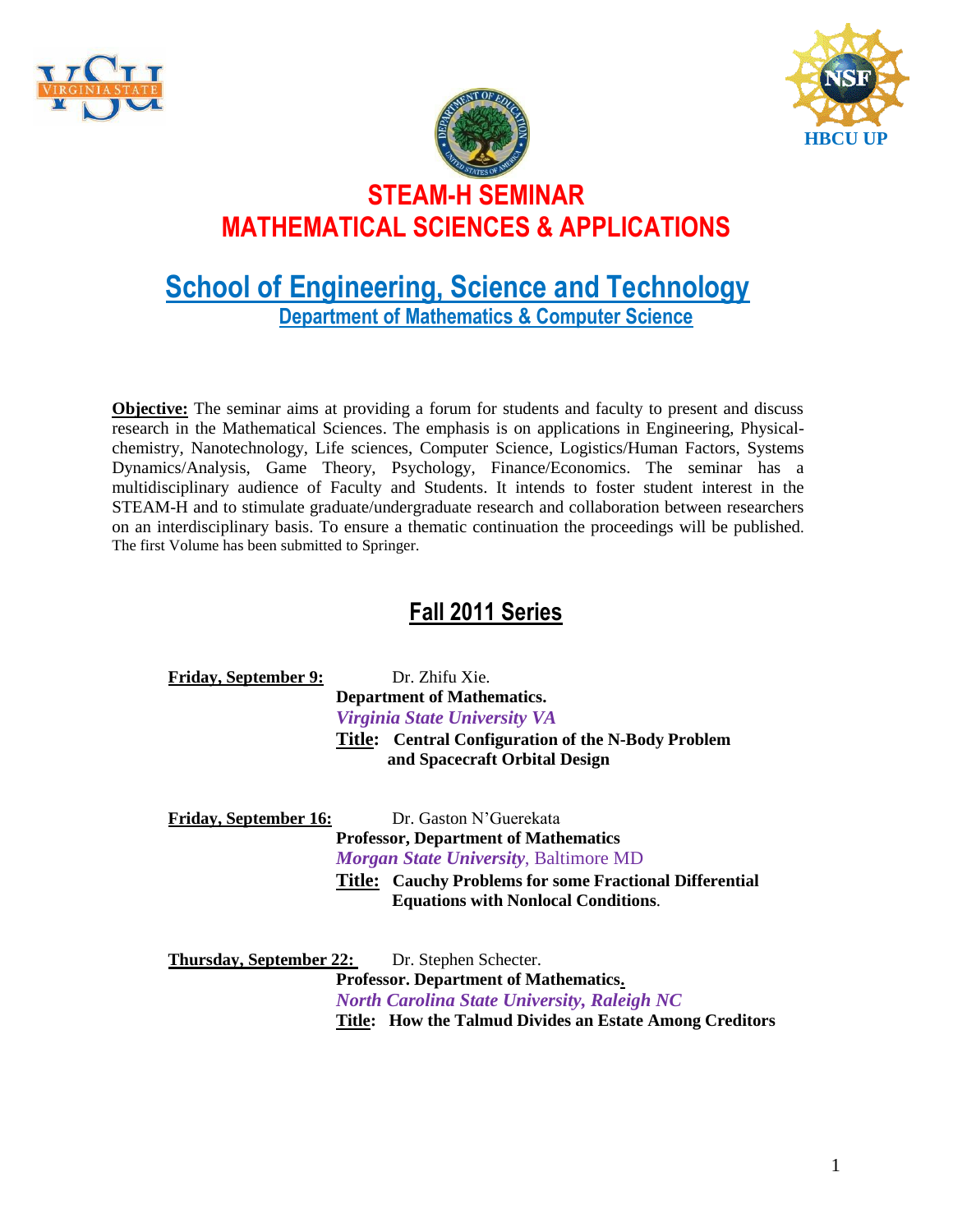





| <b>Friday, September 30:</b> |        | Dr. Daniel Vasiliu.                                                                                                                                                                                                                          |
|------------------------------|--------|----------------------------------------------------------------------------------------------------------------------------------------------------------------------------------------------------------------------------------------------|
|                              |        | Department of Mathematics.<br><b>Christopher Newport University, Newport News VA</b>                                                                                                                                                         |
|                              |        | <b>Title: Mathematics Behind Microstructures</b>                                                                                                                                                                                             |
| <b>Friday, October 7:</b>    |        | Dr. Toka Diagana.<br><b>Professor and Director of Graduate Programs</b>                                                                                                                                                                      |
|                              |        | <b>Department of Mathematics</b>                                                                                                                                                                                                             |
|                              |        | <b>Howard University. Washington DC</b>                                                                                                                                                                                                      |
|                              |        | <b>Title:</b> Existence Results for Some Higher-Order Non-<br><b>Autonomous Abstract Differential Equations and</b><br><b>Applications</b>                                                                                                   |
| <b>Friday, October 14:</b>   |        | Dr. Kostadin Dameyski.                                                                                                                                                                                                                       |
|                              |        | <b>Department of Mathematics and Computer Science</b>                                                                                                                                                                                        |
|                              |        | Virginia State University VA                                                                                                                                                                                                                 |
|                              |        | <b>Title:</b> Graphics Processing Units for General Purpose<br><b>Computational Tasks</b>                                                                                                                                                    |
| <b>Friday, October 21:</b>   |        | Dr. Candace Kent.<br><b>Department of Mathematics and Applied Mathematics</b><br>Virginia Commonwealth University, Richmond VA<br><b>Title:</b> Global Behavior of Solutions of a Periodically Forced<br><b>Sigmoid Beverton-Holt Model.</b> |
| <b>Thursday, October 27:</b> |        | Dr. Jonathan Ransom.<br>Head, Durability, Damage Tolerance & Reliability branch<br><b>NASA Langley Research Center, Langley VA</b>                                                                                                           |
|                              |        | <b>Title: Recent Advances in Durability and Damage Tolerance</b><br><b>Methodology at NASA Langley Research Center</b>                                                                                                                       |
| <b>Friday, November 4:</b>   |        | Dr. Weidong Mao.                                                                                                                                                                                                                             |
|                              |        | <b>Department of Mathematics and Computer Science</b>                                                                                                                                                                                        |
|                              |        | <b>Virginia State University VA</b>                                                                                                                                                                                                          |
|                              | Title: | A Distance-Based Cluster Algorithm for Genomic<br><b>Analysis in Genetic Disease</b>                                                                                                                                                         |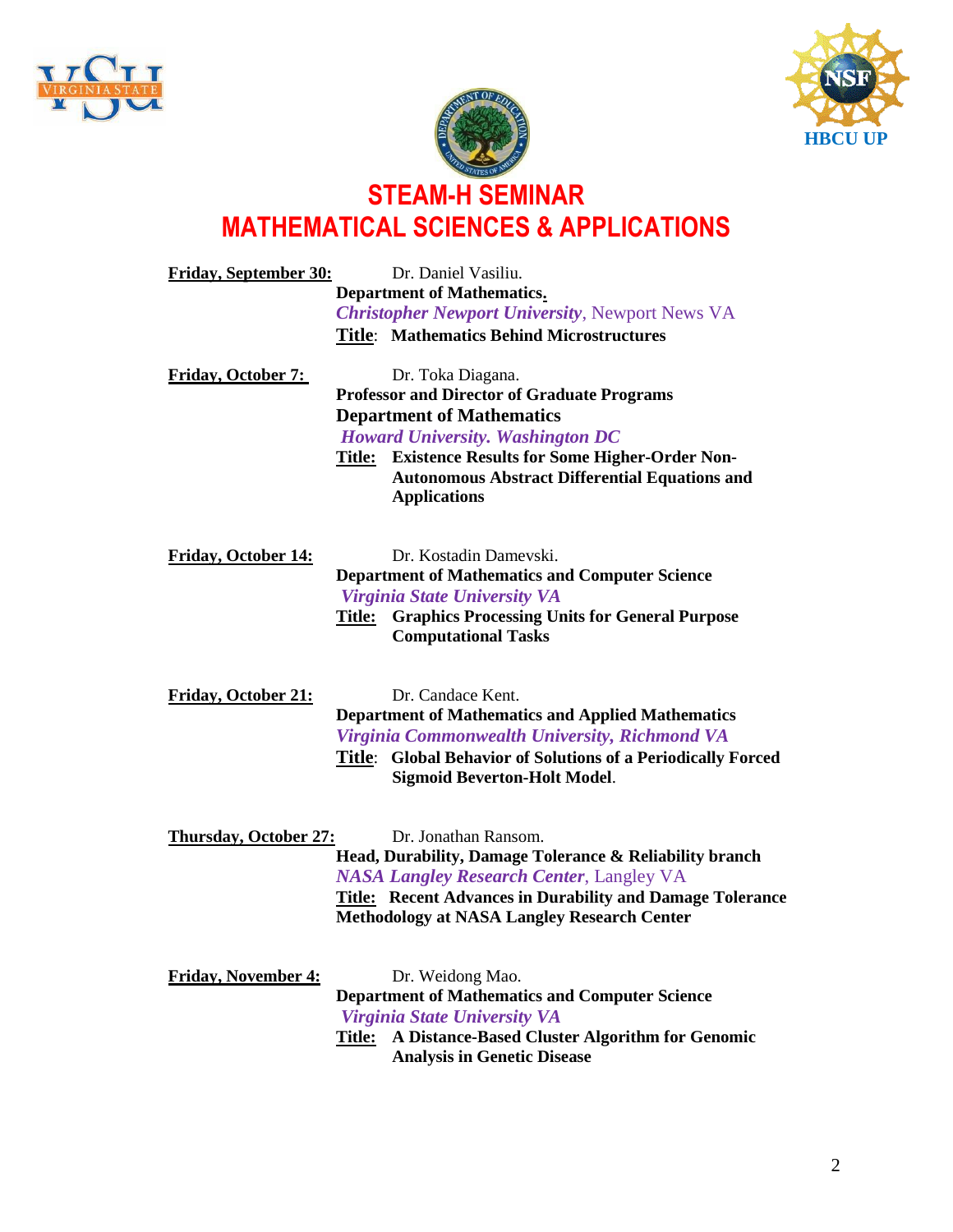





**Thursday, November 10: General Audience: 12:30** Dr. Anura Goonewardene **Professor and Director of Nanotechnology Department of Geology and Physics Lock Haven University, Lock Haven, PA Title: 21st Century Nanotechnology Revolution**

**Thursday, November 10: Faculty Audience: 5:00pm** Dr. Anura Goonewardene **Professor and Director of Nanotechnology Department of Geology and Physics Lock Haven University, Lock Haven, PA Title: Nanotechnology Undergraduate Education at Lock Haven University**

Friday, November 11: General Audience: 12:00 Dr. Winston Soboyejo. **Professor, Department of Mechanical & Aerospace Eng. Director of PRISM Undergraduate Program (Princeton Institute for the Science and Technology of Materials) Princeton University, Princeton NJ Title**: **New Frontiers in Nanotechnology**

- **Friday, November 11:** Faculty Audience: 5:00pm Dr. Winston Soboyejo. **Professor, Department of Mechanical & Aerospace Eng. Director of PRISM Undergraduate Program (Princeton Institute for the Science and Technology of Materials) Princeton University, Princeton NJ Title**: **Undergraduate Program at Princeton**
- Friday, November 18: Dr. Ellen Bass. **Department of Systems and Information Engineering** *University of Virginia, Charlottesville VA* **Title**: **Using Task Analytic Behavior Models and Model Checking to Evaluate Human-automation Interaction**

*Friday, November 25: THANKSGIVING: No Presentation*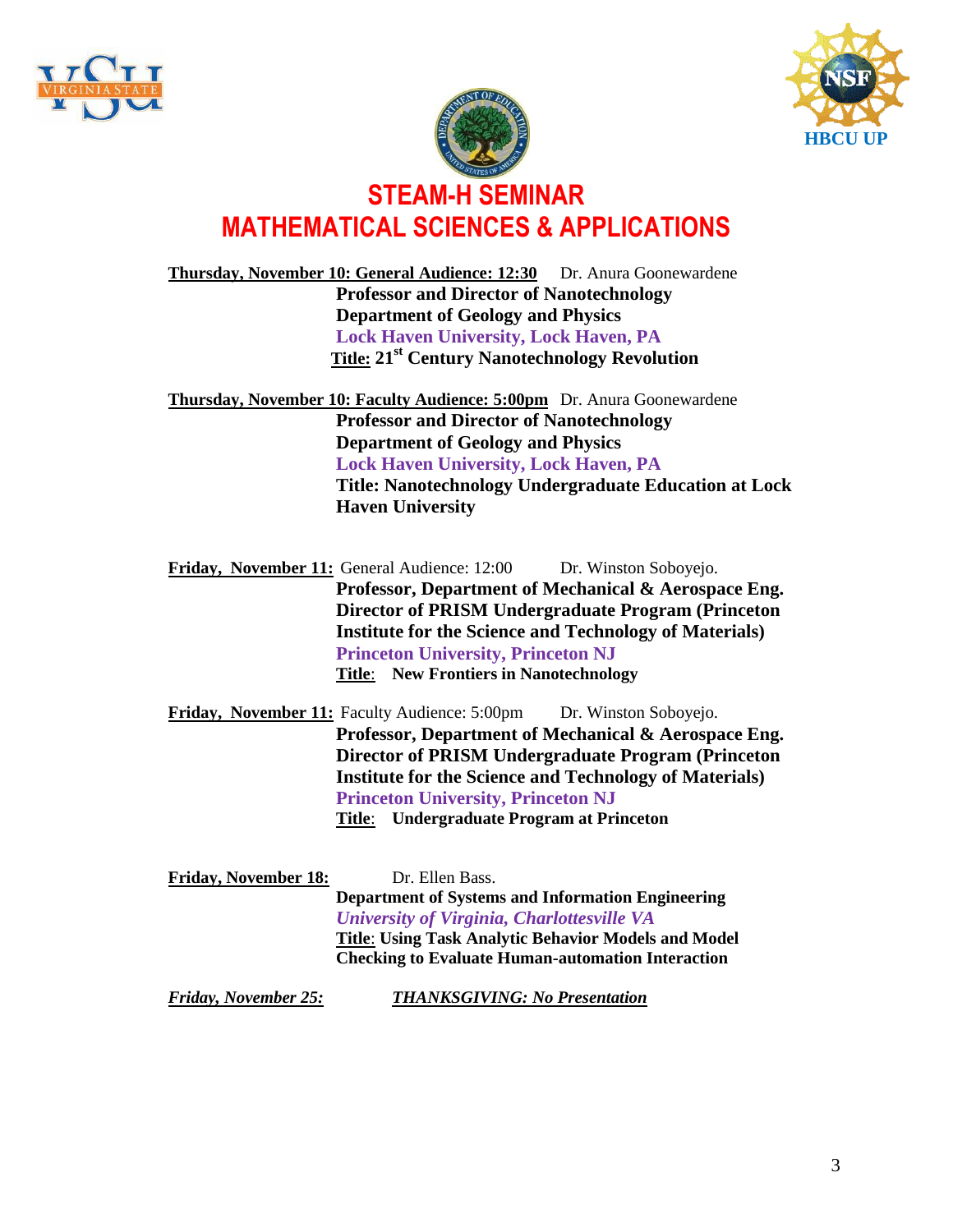





**Tuesday November 29:** Professor Emeritus Constantin Corduneanu

Department of Mathematics *University of Texas, Arlington, TX*

**Distinguished Lecture:** 

**Title: A Glimpse on Fourier Analysis and its Generalizations; Periodicity, Almost periodicity and Oscillatory Functions**

**Wednesday, November 30. (Faculty Audience) Prof. Emeritus Constantin** 

Corduneanu *(Continued)*

Department of Mathematics *University of Texas, Arlington, TX*

**Title: A survey on Periodicity, Almost periodicity and Oscillatory Functions**

Friday, December 2: Dr. Raymond Fletcher.

**Professor, Department of Mathematics & Computer Science** *Virginia State University VA* **Title: Perfect Hexagons, Elementary Triangles and the Center** 

**of a Cubic Curve.**

# **Spring 2012 Series**

| <b>Friday, January 20:</b> | Dr. Alfred Burress                                              |
|----------------------------|-----------------------------------------------------------------|
|                            | <b>Manager, Power Development for System x and Blade Center</b> |
|                            | <b>IBM Corporation, 3039 Cornwallis Road</b>                    |
|                            | <b>Research Triangle Park, NC</b>                               |
|                            | <b>Title: Autonomic Computing</b>                               |

Friday, January 27: Dr. Earl Barnes. **Professor Emeritus, Department of Mathematics** *Morgan State University, Baltimore MD* **Title: Matrix Inequalities and Combinatorial Optimization Problems**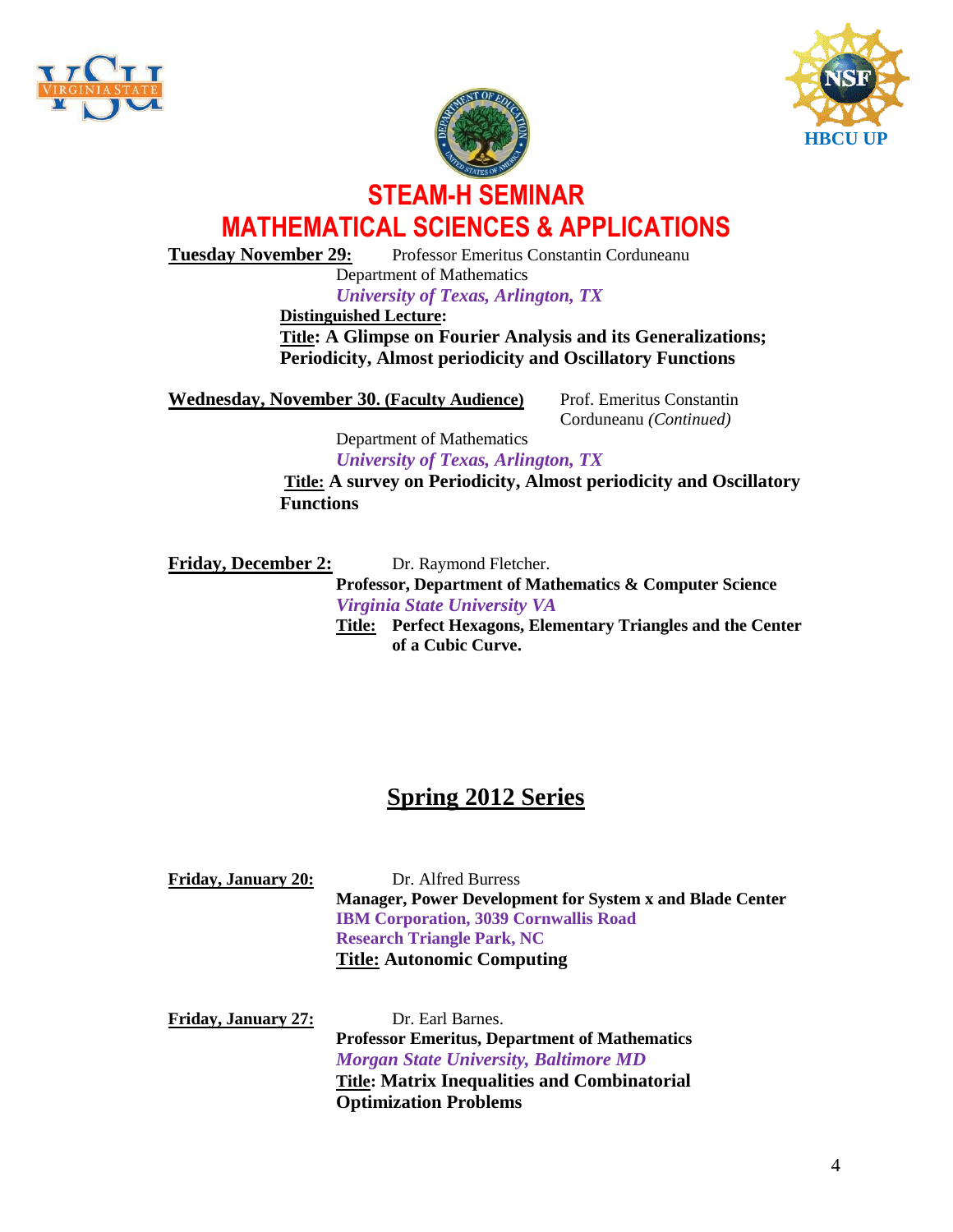





| <b>Friday, February 3:</b>                                             | Dr. Kayvan Najarian.<br><b>Computer Science &amp; Emergency Medicine</b><br><b>VCU Reanimation Engineering Science Center (VCURES)</b><br>Director, VCU Biomedical Signal and Image Processing Group<br>Virginia Commonwealth University<br><b>Signal/Image Processing and Machine</b><br>Title:<br>Learning; The Key to Complex Problems in<br><b>Medicine and Biology</b> |
|------------------------------------------------------------------------|-----------------------------------------------------------------------------------------------------------------------------------------------------------------------------------------------------------------------------------------------------------------------------------------------------------------------------------------------------------------------------|
| <b>Friday, February 10:</b>                                            | Dr. Yafang Wang<br><b>Asper School of Business</b><br><b>University of Manitoba, Winnipeg, Canada</b><br>Title: The Distribution of the Number of IBNR Claims                                                                                                                                                                                                               |
| <b>Friday, February 17:</b>                                            | Dr. Junping Shi<br><b>Department of Mathematics</b><br>College of William & Mary, Williamsburg VA<br><b>Title:</b> Bifurcation and pattern formation in spatial<br>predator-prey systems                                                                                                                                                                                    |
| <b>Friday, February 24:</b>                                            | Dr. Xiaofeng Ren<br><b>Professor, Department of Mathematics</b><br>George Washington University, DC<br><b>Title: Ansatz solutions to a problem of Mean Curvature and</b><br><b>Newtonian Potential</b>                                                                                                                                                                      |
| Friday, March 2:                                                       | Dr. Eshan Sheybani<br><b>Department of Computer Engineering</b><br><b>Virginia State University, VA</b><br>Title: An Algorithm for Real-Time Noise Cancellation in<br><b>Wireless Sensor Networks</b>                                                                                                                                                                       |
| $T''$ $\mathbf{1}$ $\mathbf{1}$ $\mathbf{1}$ $\mathbf{1}$ $\mathbf{0}$ | $\mathbf{M}^{(1)}$ $\mathbf{\Omega}$ $\mathbf{\Gamma}$ $\mathbf{\Gamma}$                                                                                                                                                                                                                                                                                                    |

**Friday, March 9:** Dr. Milton O. Faison **Department of Biology** Virginia State University, VA **Title: Differences in Brain Activity associated with Reasoning Ability: Preliminary Results from Functional imaging studies**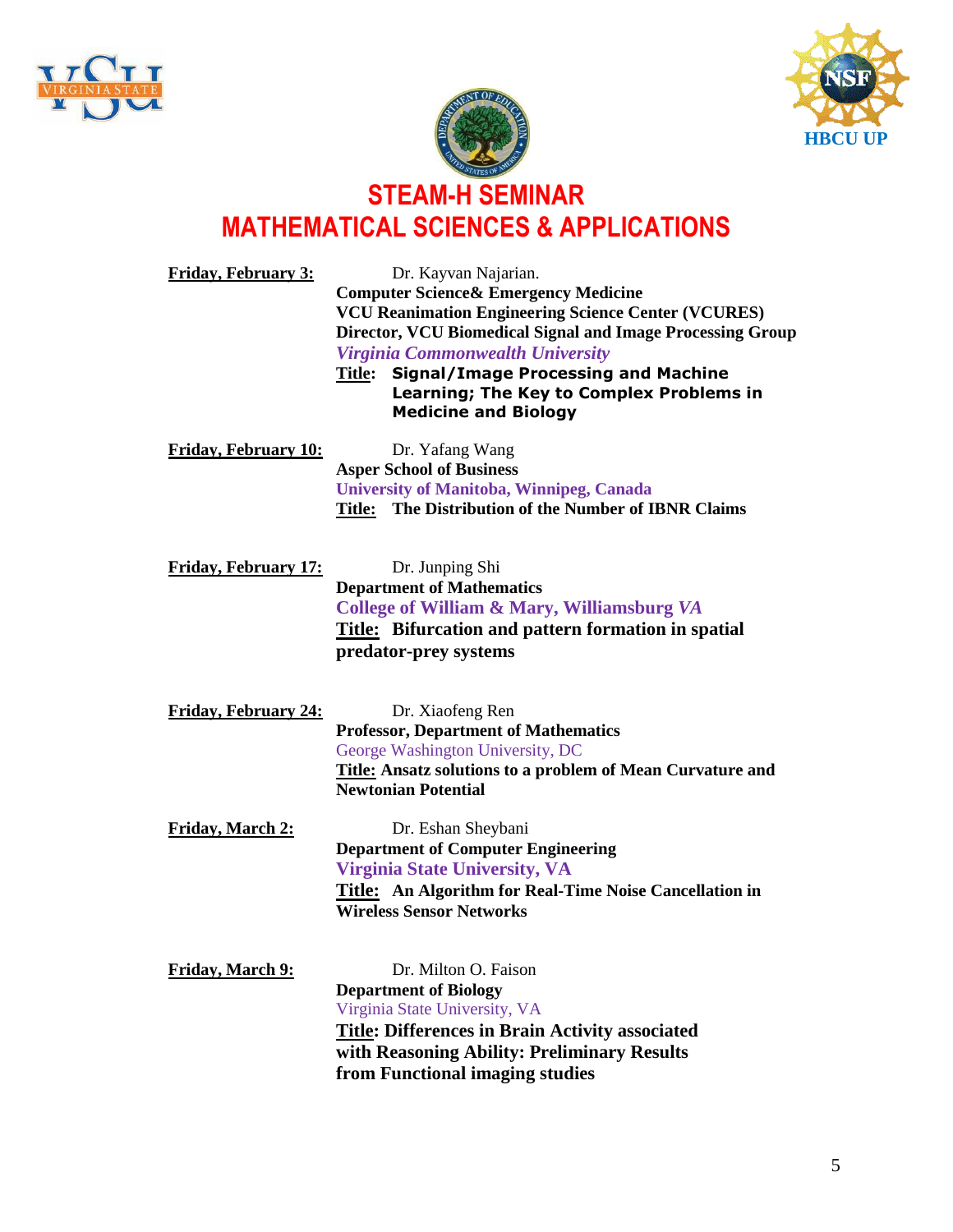



**Friday,** *March 16: SPRING BREAK: No Presentation* **Friday, March 23:** Dr. John Adam. **Professor, Department of Mathematics and Statistics.** *Old Dominion University. Norfolk, VA*  **Title: Direct and Inverse Problems for Radially Inhomogeneous Spheres, With Application to Rainbow Refractometry and Optical Fiber Studies**. **Friday, March 30:** Dr. Valeriu Soltan **Professor, Department of Mathematical Sciences George Mason University, Fairfax, Virginia Title: Convex Quadrics Friday, April 6:** Dr. Afsaneh Rabiei. (Canceled; HBCU-UP Conference) **Department of Mechanical & Aerospace Engineering** *North Carolina State University, Raleigh, NC* **Thursday, April 12: Dr. Zhifu Xie** Department of Mathematics and Computer Science Virginia State University **Title: Central Configurations, Planet Dancing with Two Stars and Spacecraft Orbits** Friday, April 13. (12:00) Dr. Wenxiang Sun **Professor, School of Mathematical Sciences.**  *Peking University, Beijing, China* **Title: Flows with Singularity: Entropy and Growth Rate of Periodic Points Friday, April13: 01:00: Dr. Paul Bezandry** Department of Mathematics Howard University,Washington DC

**Title: Almost Periodic Random Sequences and their Applications to Stochastic Difference Equations**